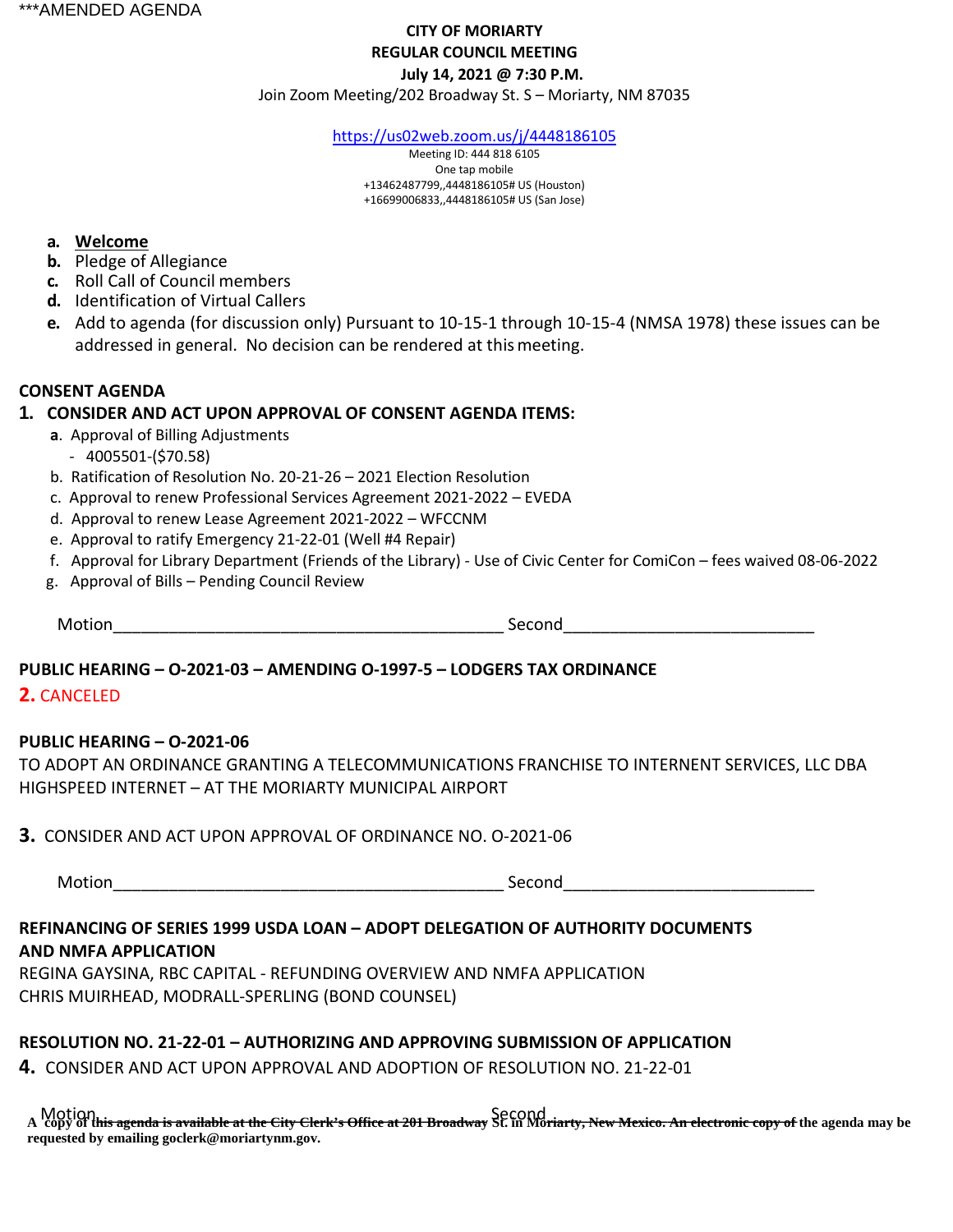\*\*\*AMENDED AGENDA

# **RESOLUTION NO. 21-22-02 – AUTHORIZING THE EXECUTION AN DELIVERY OF A LOAN AGREEMENT WITH NMFA**

| 5. CONSIDEER AND ACT UPON APPROVAL AND ADOPTION OF RESOLUTION NO. 21-22-02 |
|----------------------------------------------------------------------------|
|----------------------------------------------------------------------------|

| <b>WATER CONNECTION REQUEST - CALVIN DAVIS</b>                                          |                                                                                                                                 |
|-----------------------------------------------------------------------------------------|---------------------------------------------------------------------------------------------------------------------------------|
| 6. CONSIDER AND ACT UPON APPROVAL TO ENTER AGREEMENT TO ACCESS CITY WATER               |                                                                                                                                 |
|                                                                                         |                                                                                                                                 |
| <b>F&amp;A - SHEILA MURPHY</b><br>NM WASTE SERVICES - ANNUAL CPI INCREASE               |                                                                                                                                 |
|                                                                                         | 7. CONSIDER AND ACT UPON APPROVAL OF COST OF LIVING RATE ADJ. BASED ON CPI – EFF. AUGUST 1, 2021.                               |
|                                                                                         |                                                                                                                                 |
| RESOLUTION NO. 21-22-03 - NMDOT - CO-OP AGREEMENT FOR LGRF 2021-2022 - \$75,833.00      |                                                                                                                                 |
| 8. CONSIDER AND ACT UPN APPROVAL AND ADOPTION OF RESOLUTION NO. 21-22-03                |                                                                                                                                 |
|                                                                                         |                                                                                                                                 |
| RESOLUTION NO. 21-22-04 - NMDOT - CO-OP AGREEMENT FOR MAP 2021-2022 - \$124,444.00      |                                                                                                                                 |
| <b>9.</b> CONSIDER AND ACT UPN APPROVAL AND ADOPTION OF RESOLUTION NO. 21-22-04         |                                                                                                                                 |
|                                                                                         |                                                                                                                                 |
| <b>RESOLUTION NO. 20-21-27 - Q4 BUDGET ADJUSTMENTS</b>                                  |                                                                                                                                 |
| <b>10.</b> CONSIDER AND ACT UPON APPROVAL AND ADOPTION OF RESOLUTION NO. 20-21-27       |                                                                                                                                 |
|                                                                                         |                                                                                                                                 |
| PERSONNEL - REQUEST TO HIRE - INTERNAL FULL TIME POSITIONS                              |                                                                                                                                 |
| 11. CONSIDER AND ACT UPON APPROVAL OF INTERNAL FULL-TIME HIRES                          |                                                                                                                                 |
| - FINANCE & ADMIN - JANETTE BENCOMO                                                     |                                                                                                                                 |
| - FIRE DEPARTMENT - ZACHARY CHRISTOPHER                                                 |                                                                                                                                 |
| - CIVIC CENTER - HEATHER COSTA                                                          |                                                                                                                                 |
|                                                                                         |                                                                                                                                 |
| CLOSED SESSION - PURSUANT TO SS10-15-H(2) LIMITED PERSONNEL MATTERS - LIBRARY PERSONNEL |                                                                                                                                 |
| 12. CONSIDER AND ACT UPON APPROVAL TO GO INTO CLOSED SESSION                            |                                                                                                                                 |
|                                                                                         |                                                                                                                                 |
| <b>OPEN SESSION</b>                                                                     |                                                                                                                                 |
| 13. MATTERS CONSIDERED, ACT AND RECORD                                                  |                                                                                                                                 |
| Motion                                                                                  | Second<br><u> 1989 - Jan James James Barnett, martin de la populación de la propia de la propia de la propia de la propia d</u> |
|                                                                                         |                                                                                                                                 |

**A copy of this agenda is available at the City Clerk's Office at 201 Broadway St. in Moriarty, New Mexico. An electronic copy of the agenda may be requested by emailing goclerk@moriartynm.gov.**